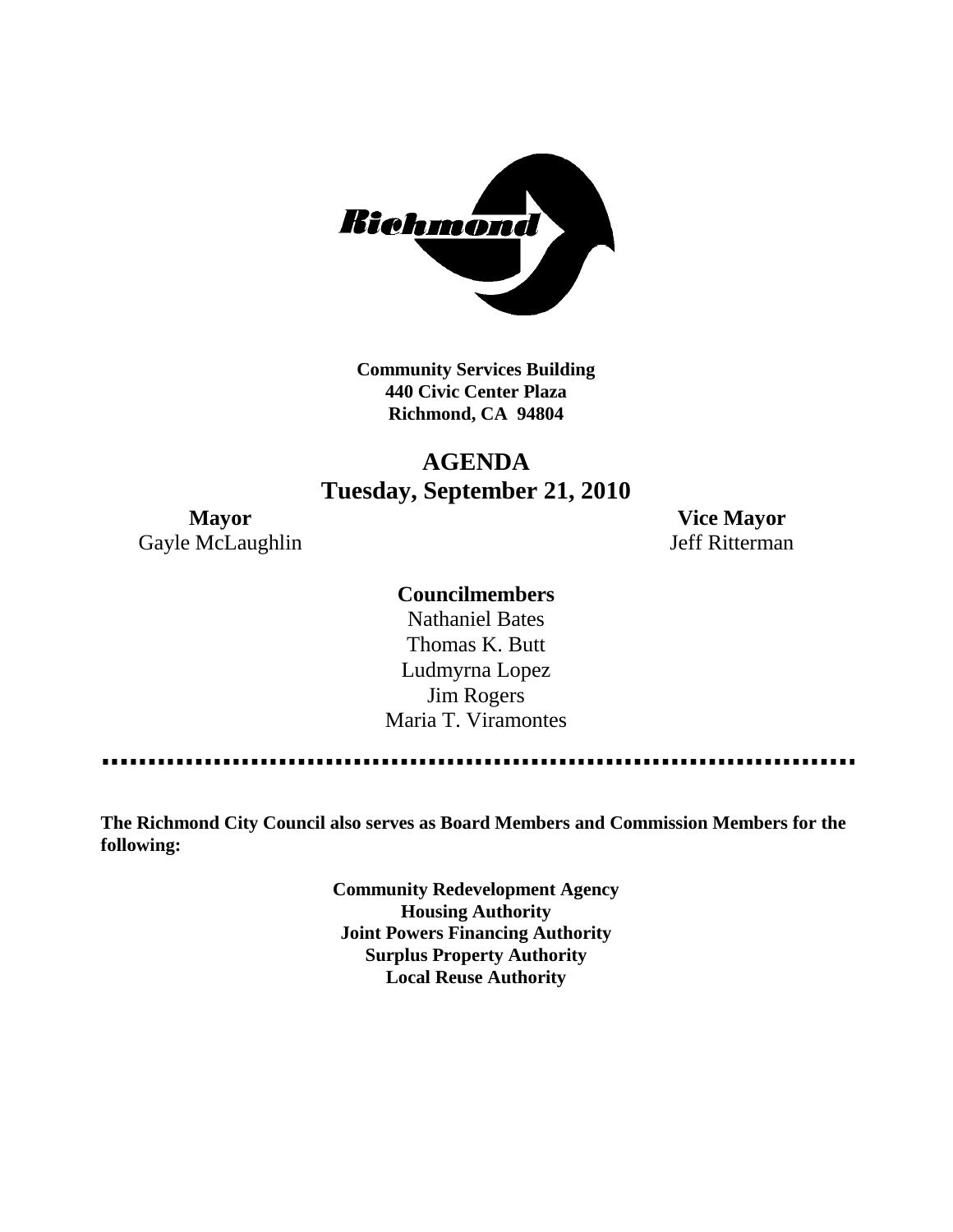# **MEETING PROCEDURES**

The City of Richmond encourages community participation at its City Council meetings and has established procedures that are intended to accommodate public input in a timely and time-sensitive way. As a courtesy to all members of the public who wish to participate in City Council meetings, please observe the following procedures:

**PUBLIC COMMENT ON AGENDA ITEMS:** Anyone who desires to address the City Council on items appearing on the agenda must complete and file a pink speaker's card with the City Clerk **prior** to the City Council's consideration of the item. Once the City Clerk has announced the item and discussion has commenced, no person shall be permitted to speak on the item other than those persons who have submitted their names to the City Clerk. Your name will be called when the item is announced for discussion. **Each speaker will be allowed TWO (2) MINUTES to address the City Council on NON-PUBLIC HEARING items listed on the agenda.**

**OPEN FORUM FOR PUBLIC COMMENT:** Individuals who would like to address the City Council on matters not listed on the agenda or on **Presentations, Proclamations and Commendations, Report from the City Attorney, or Reports of Officers** may do so under Open Forum. All speakers must complete and file a pink speaker's card with the City Clerk **prior** to the commencement of Open Forum. **The amount of time allotted to individual speakers shall be determined based on the number of persons requesting to speak during this item. The time allocation for each speaker will be as follows: 15 or fewer speakers, a maximum of 2 minutes; 16 to 24 speakers, a maximum of 1 and one-half minutes; and 25 or more speakers, a maximum of 1 minute.**

### **SPEAKERS ARE REQUESTED TO OCCUPY THE RESERVED SEATS IN THE FRONT ROW BEHIND THE SPEAKER'S PODIUM AS THEIR NAME IS ANNOUNCED BY THE CITY CLERK.**

**CONSENT CALENDAR:** Consent Calendar items are considered routine and will be enacted, approved or adopted by one motion unless a request for removal for discussion or explanation is received from the audience or the City Council. A member of the audience requesting to remove an item from the Consent Calendar must complete and file a speaker's card with the City Clerk **prior to the City Council's consideration of Agenda Review.** An item removed from the Consent Calendar may be placed anywhere on the agenda following the City Council's agenda review.

*The City Council's adopted Rules of Procedure recognize that debate on policy is healthy; debate on personalities is not. The Chairperson has the right and obligation to cut off discussion that is too personal, too loud, or too crude.*

**\*\*\*\*\*\*\*\*\*\*\*\*\*\*\*\*\*\*\*\*\*\*\*\*\*\*\*\*\*\*\*\*\*\*\*\*\*\*\*\*\*\*\*\*\*\*\*\*\*\*\*\*\*\*\*\*\*\***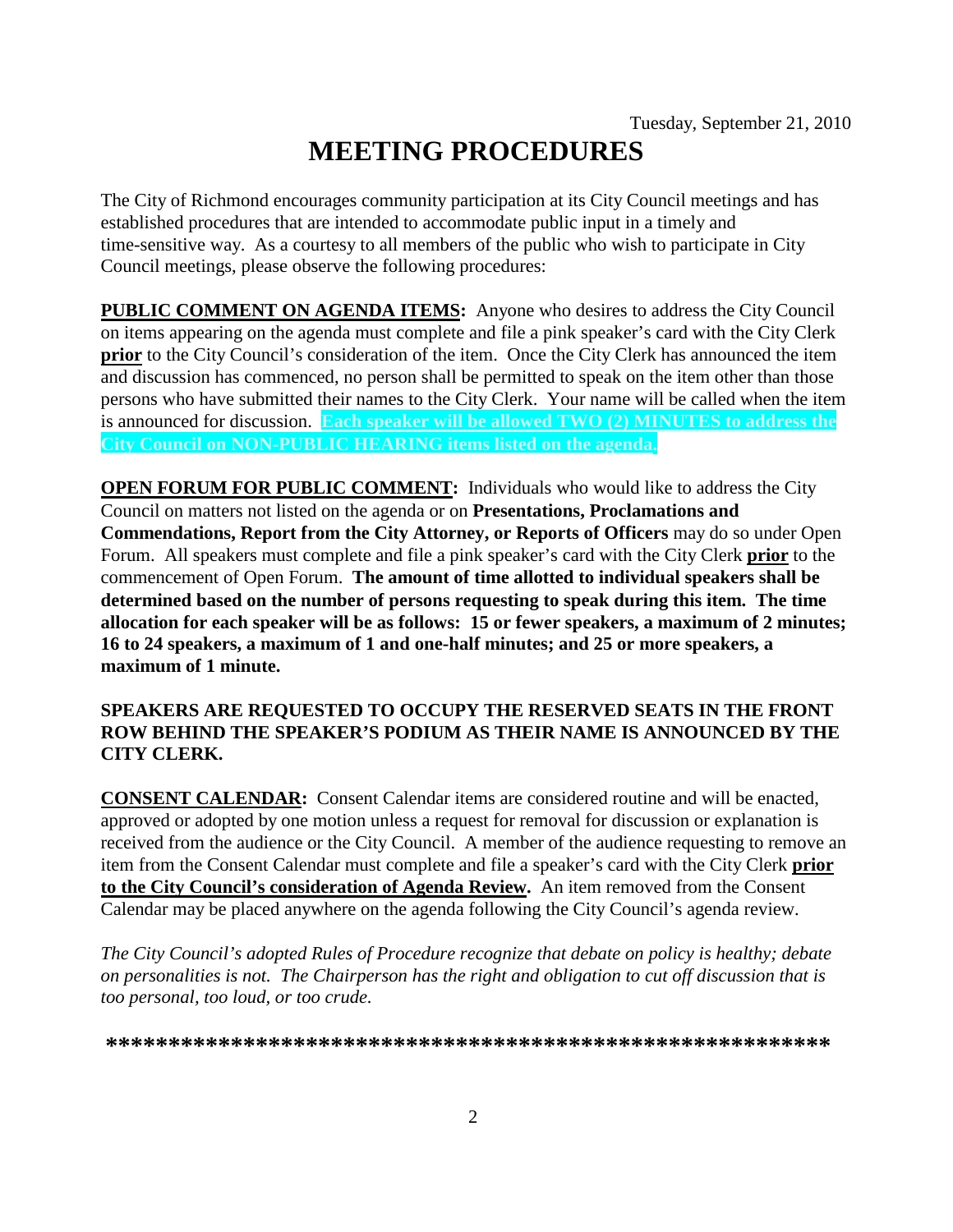# **EVENING OPEN SESSION**

5:00 p.m.

#### **A. ROLL CALL**

#### **B. PUBLIC COMMENT**

#### **C. ADJOURN TO CLOSED SESSION**

# **CLOSED SESSION**

Shimada Room of the Community Services Building

#### **A. CITY COUNCIL**

**A-1.** CONFERENCE WITH LEGAL COUNSEL - EXISTING LITIGATION (Subdivision [a] of Government Code Section 54956.9):

Astro Constructions vs. Malachi Construction, City of Richmond, et al.

**A-2.** CONFERENCE WITH LEGAL COUNSEL - ANTICIPATED LITIGATION (Initiation of litigation pursuant to Subdivision (c) of Government Code Section 54956.9):

Two Cases

**A-3.** CONFERENCE WITH LABOR NEGOTIATORS (Government Code Section 54957.6):

> City-designated representative(s): Bill Lindsay, Leslie Knight, Jack Hughes, Lisa Stephenson, and Bruce Soublet Employee organization or unrepresented employee(s): RFMA and Local 188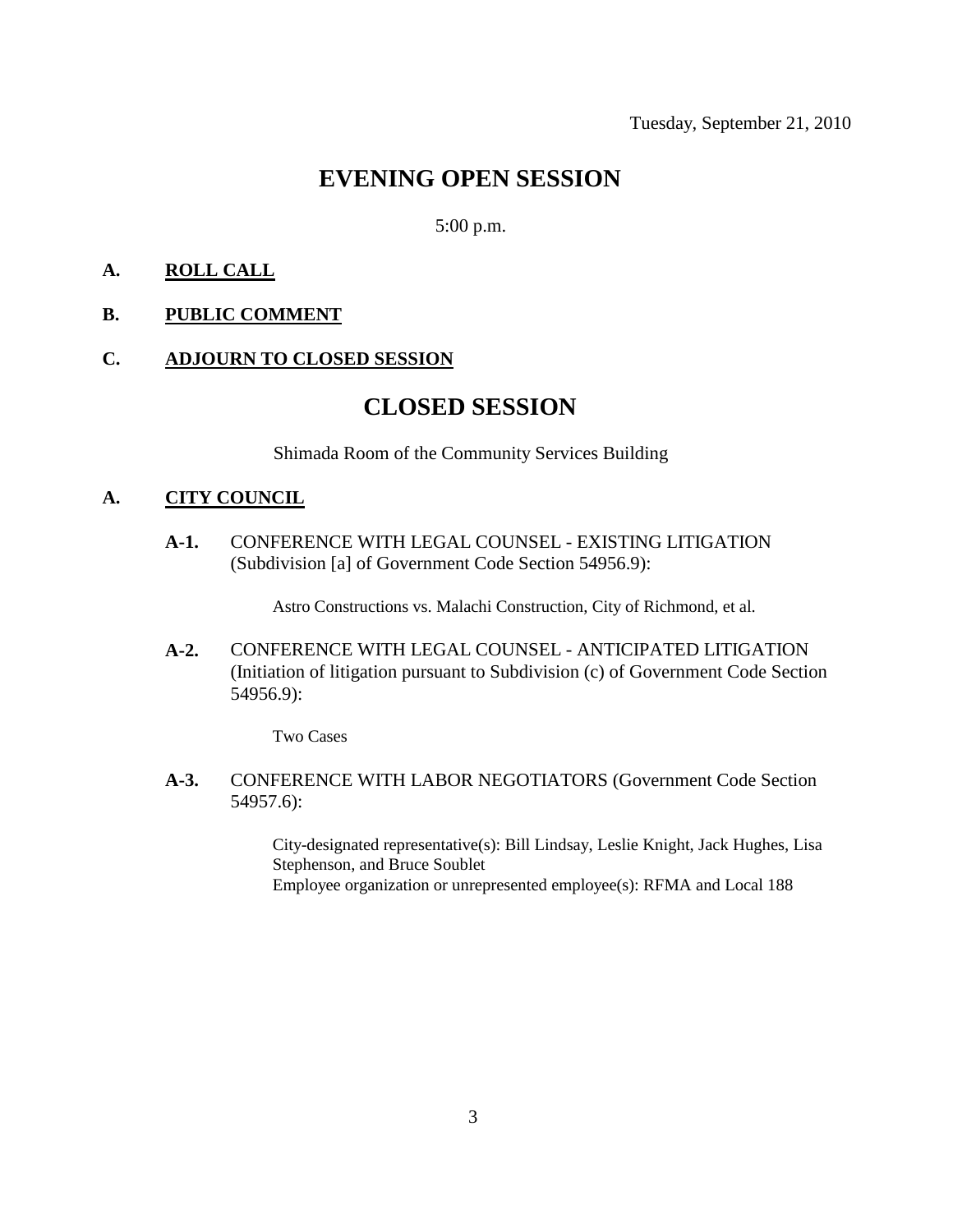# **RICHMOND CITY COUNCIL**

#### 6:30 p.m.

#### **A. ROLL CALL**

#### **B. STATEMENT OF CONFLICT OF INTEREST**

#### **C. OPEN FORUM FOR PUBLIC COMMENT**

#### **D. AGENDA REVIEW**

#### **E. PRESENTATIONS, PROCLAMATIONS, AND COMMENDATIONS**

- **E-1.** Present a proclamation in recognition of National Hispanic Heritage Month September 16, 2010, through October 16, 2010 - Mayor McLaughlin and Councilmembers Lopez and Viramontes (620-6503/620-6581).
- **E-2.** Proclamation declaring September 27, 2010, and every fourth Monday in September as "Family Day - A Day to Eat Dinner with Your Children" as designated by the National Center on Addiction and Substance Abuse - Mayor's Office (Mayor McLaughlin 620-6503).
- **E-3.** Proclamation declaring September 19 to 25, 2010, Falls Prevention Awareness Week - Mayor's Office (Mayor McLaughlin 620-6503).

#### **F. REPORT FROM THE CITY ATTORNEY OF FINAL DECISIONS MADE AND NON-CONFIDENTIAL DISCUSSIONS HELD DURING CLOSED SESSION**

#### **G. CITY COUNCIL CONSENT CALENDAR**

**G-1.** APPROVE the activities and expenditures associated with the CalGRIP III Grant Award in the amount of \$382,639, including authorization to negotiate and enter into contracts with the City of San Pablo (\$114,791), City of Richmond's Employment and Training Department (\$66,961), RYSE Inc. (\$114,791), Office of Neighborhood Safety Administrative Cost (\$9,569), and contract services for a Job Development and Placement Specialist (\$76,527) (This item was reviewed and recommended for approval by the Finance Committee at its meeting of July 16, 2010.) - Office of Neighborhood Safety (Devone Boggan 620-5421).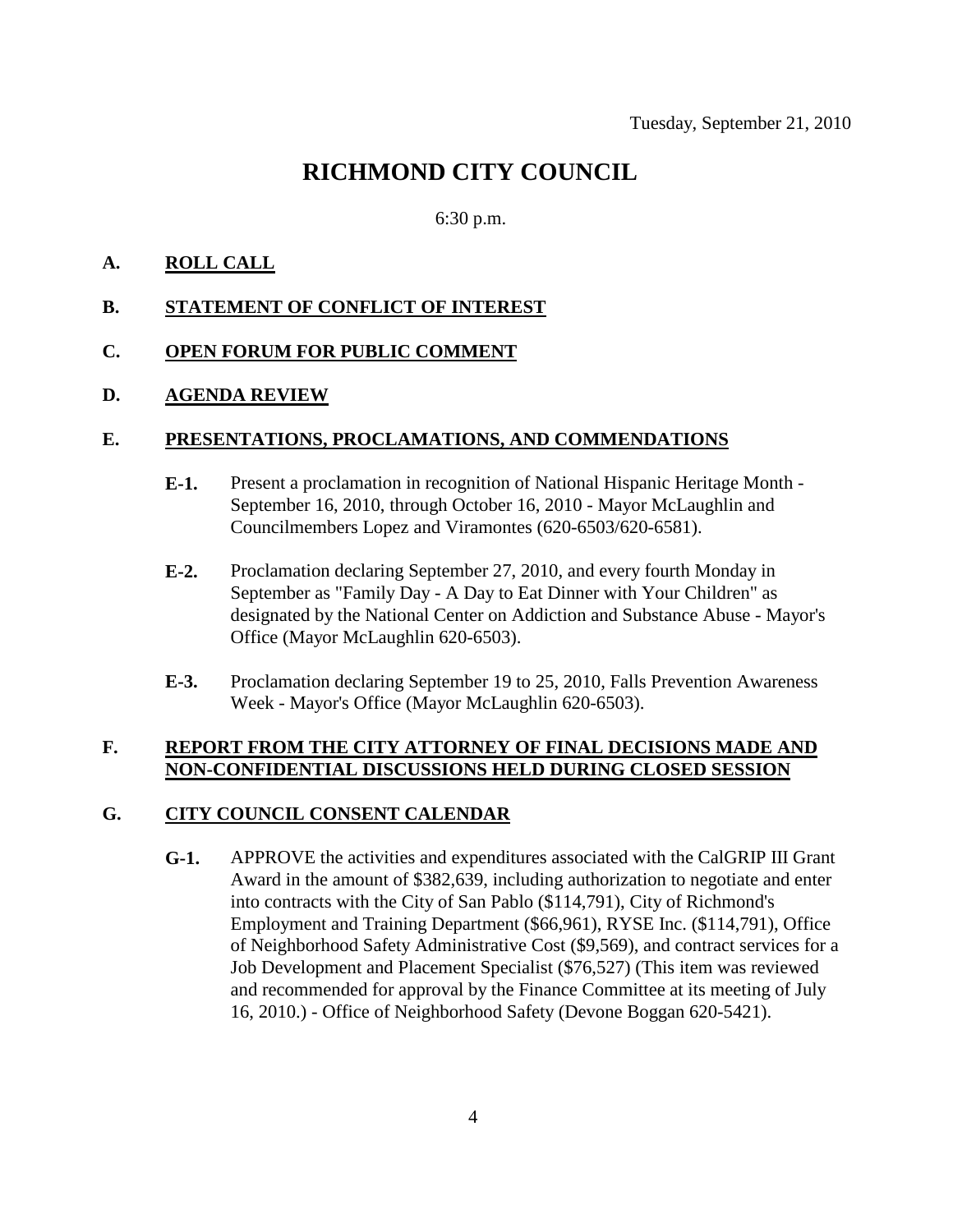#### **G-2. THIS ITEM WAS MOVED FROM THE CONSENT CALENDAR TO ORDINANCES.**

- **G-3.** ADOPT a resolution authorizing the execution of a grant agreement with the California Cultural and Historical Endowment allowing the city to receive the amount of \$134,193 to fund additional authorized work associated with the renovation of the Richmond Natatorium (the Plunge) - Engineering Services (Edric Kwan 621-1825).
- **G-4.** APPROVE the purchase of 80 Blauer All Purpose 3-in-1 protective jackets for firefighters from the Banner Uniform Center in the amount of \$14,078.34 - Fire Department (Chief Michael Banks 307-8041).
- **G-5.** APPROVE a contract with Tribal Financial Advisors ("TFA") to perform a review of certain financial information offered by Upstream Point Molate LLC, in an amount not to exceed \$35,000 and for a term ending June 30, 2011 - Finance Department (James Goins 307-8022).
- **G-6.** APPROVE a contract with Bay Cities Paving and Grading, Inc. to construct a temporary channel on Via Verdi, in the amount of \$974,764.30. The Emergency Justification Form was approved and signed on September 1, 2010, and final approval by the City Council is recommended - Engineering Services (Edric Kwan 621-1825/Tawfic Halaby 621-1612).
- **G-7.** ADOPT an ordinance (first reading) setting the tax rate for the Pension Tax Override Fund for Fiscal Year 2010-11 at 0.14% - Finance Department (James Goins and Antonio Banuelos 620-6740).
- **G-8.** APPROVE a service contract with San Francisco Bavarian Motor Works (BMW) Inc. to provide regular maintenance and repair services for the Richmond Police Department's BMW motorcycle fleet, at a cost not to exceed \$60,000 (\$20,000 per year, for a three-year term) from July 1, 2010, through June 30, 2013 - Police Department (Chief Chris Magnus 621-1802).
- **G-9.** APPROVE the use of \$89,400 from the 2009/10 Code Enforcement budget fund balance (last year's fund) to purchase three pickup trucks for use in enforcing code enforcement regulations - Police Department (Chief Magnus 621-1802).
- **G-10.** APPROVE contract with Nichols Consulting Engineers to provide environmental remediation oversight consulting services at Point Molate in an amount not to exceed \$60,000 - Public Works (Yader A. Bermudez 231-3009).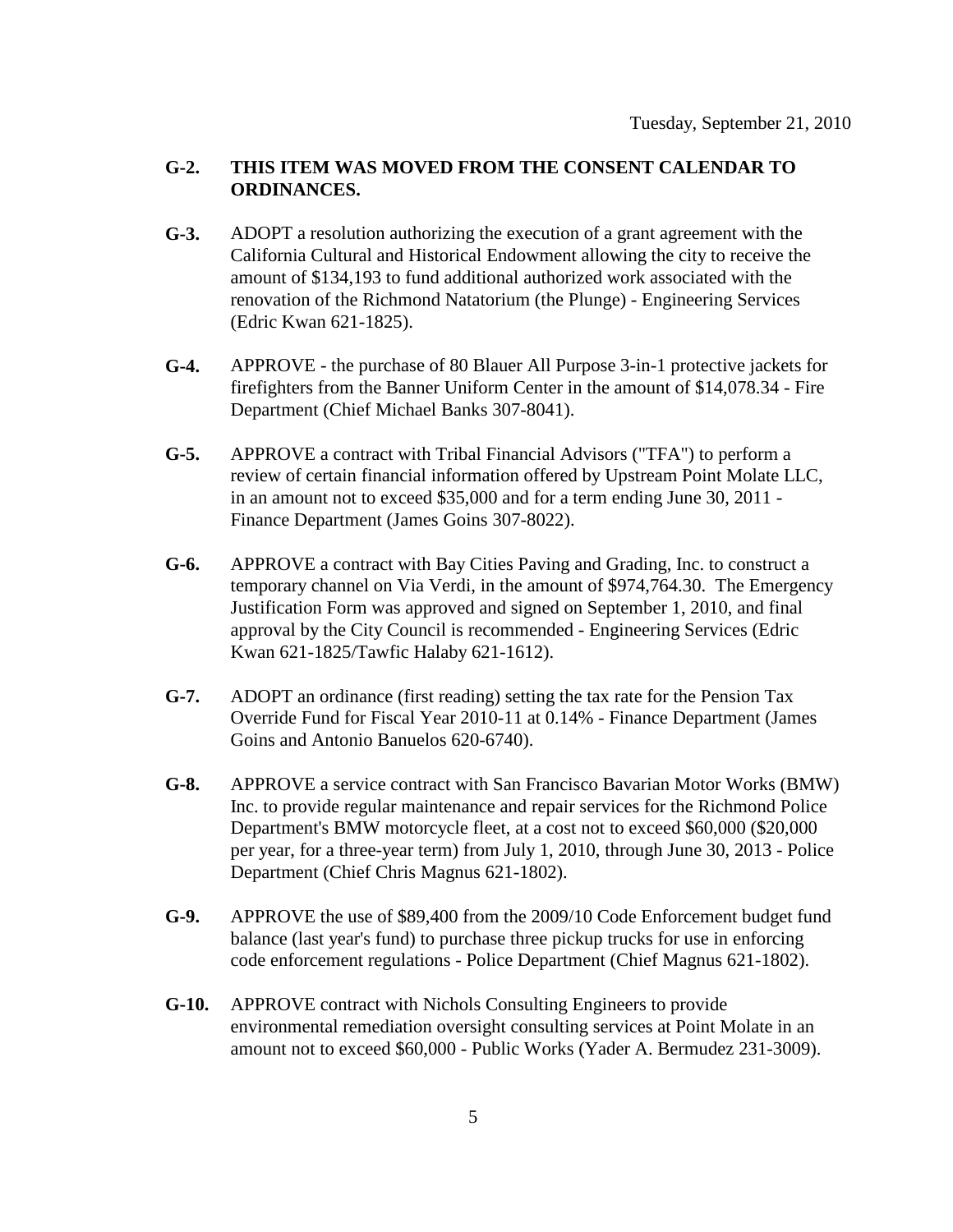- **G-11.** ADOPT an ordinance (second reading) adding Chapter 47 to Article XIII of the Richmond Municipal Code to create a comprehensive framework for the administration of pipeline franchises in the City of Richmond - City Attorney's Office (Randy Riddle 620-6509).
- **G-12.** ADOPT a resolution authorizing the acceptance of \$20,000 from Contra Costa Transportation Authority and appropriation to Phase II of the Central Richmond Greenway Bicycle/Pedestrian Trail Project - Engineering Services (Edric Kwan 621-1825).
- **G-13.** APPROVE a Purchase Order amendment with CXT Incorporated Precast Products, related to the purchase of a second prefabricated concrete restroom as part of the Martin Luther King Park Improvement Project, increasing the amount by \$43,689 for a total amount not to exceed \$142,714 - Engineering Services (Edric Kwan 621-1825/Jim Bissell 620-5417).
- **G-14.** AMEND Resolution 75-10 of the City Council of the City of Richmond approving applications for grant funds pursuant to the Safe Drinking Water, Water Quality and Supply, Flood Control, and River and Coastal Protection Bond Act of 2006 for funding the planning and development of the Central Richmond Greenway's nature education related facilities by adding a statement affirming that the city will comply with all applicable federal, state and local laws, ordinances, rules, regulations, and guidelines - Public Works (Yader A. Bermudez 231-3009).
- **G-15.** ADOPT a resolution of the City Council providing for the issuance of one or more series of the City's Wastewater Revenue Bonds, Series 2010; authorizing the execution and delivery of a Fourth Supplemental Indenture, A Bond Purchase Agreement, Credit Support Documents, and an Official Statement; approving a Form of Preliminary Official Statement and a Continuing Disclosure Agreement in connection therewith, and authorizing certain other actions in connection therewith - Finance Department (James Goins 307-8022).

#### **H. ORDINANCES**

**H-1.** ADOPT an ordinance (second reading) adding Chapter 7.102 (Medical Marijuana Collectives) to the Richmond Municipal Code - City Attorney's Office (Randy Riddle 620-6509).